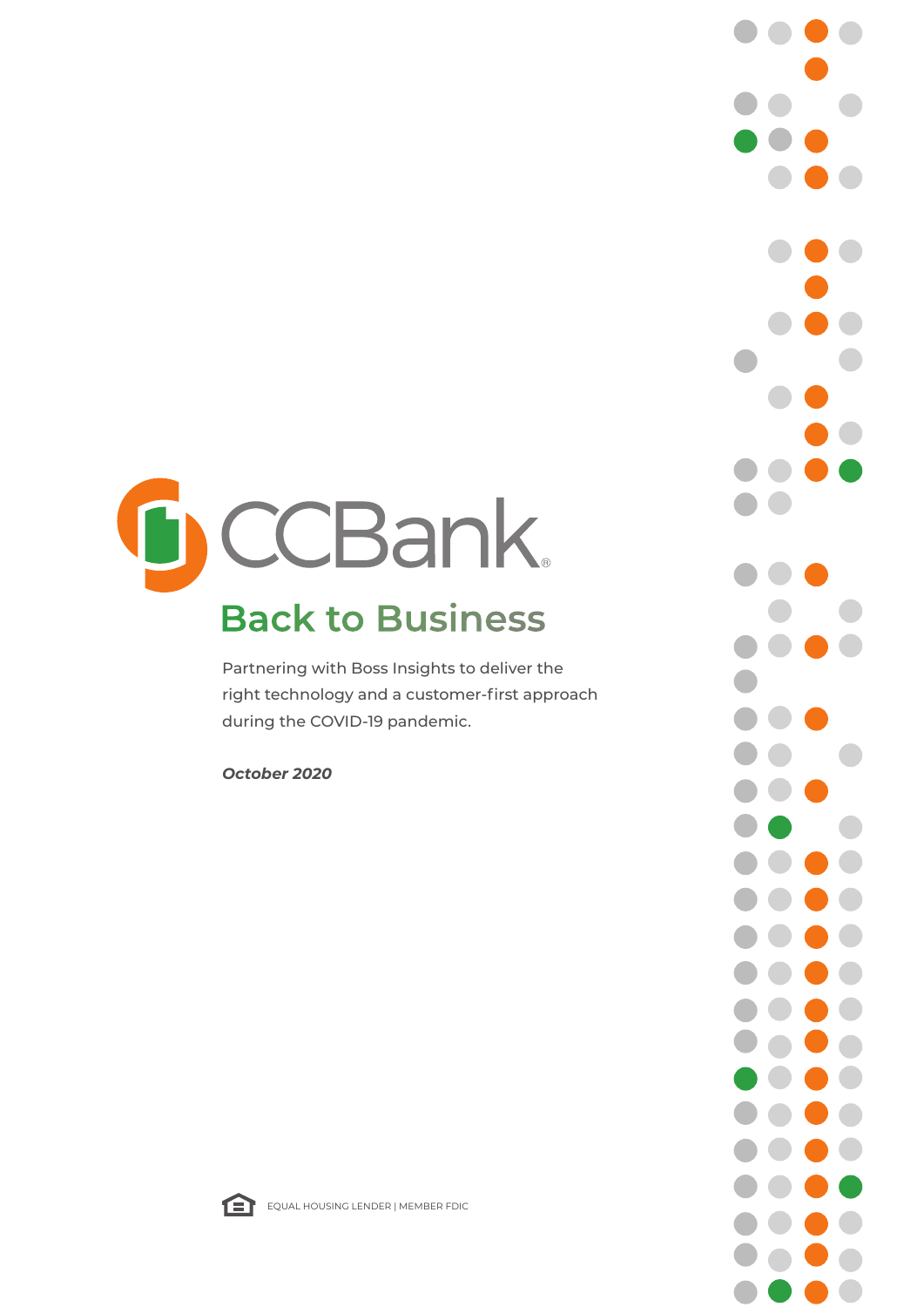For over 25 years, CCBank has provided a personalized touch in our service to clients with a focus on building relationships and providing quick, local decisions and innovative solutions for our clients. At the onset of the COVID-19 pandemic, our focus quickly turned to helping as many business clients as possible in a very short amount of time. Our core mission to 'Go Beyond Banking' became quite literal with the Payroll Protection Program (PPP) and as businesses needed this critical funding and the support they found at CCBank to remain open.

#### **CCBank & Boss Insights**

CCBank is committed to providing support to our clients who are navigating the forgiveness portion of their PPP loan. To streamline the process, CCBank has brought on board Boss Insights' proprietary platform that will provide our business borrowers access to forgiveness calculations and other resources that will seamlessly serve our clients. The partnership between CCBank and Boss Insights delivers an automated forgiveness process and convenience for clients focused on getting back to business.



"This crisis really drove home the importance of banking at the local level. We helped out as many businesses as we could through the PPP, and now we're working with these businesses to navigate the guidelines outlined through this important program. We're also glad to have Boss Insights as a tech partner to help streamline our process with these clients."

- Mike Watson, CCBank President & CEO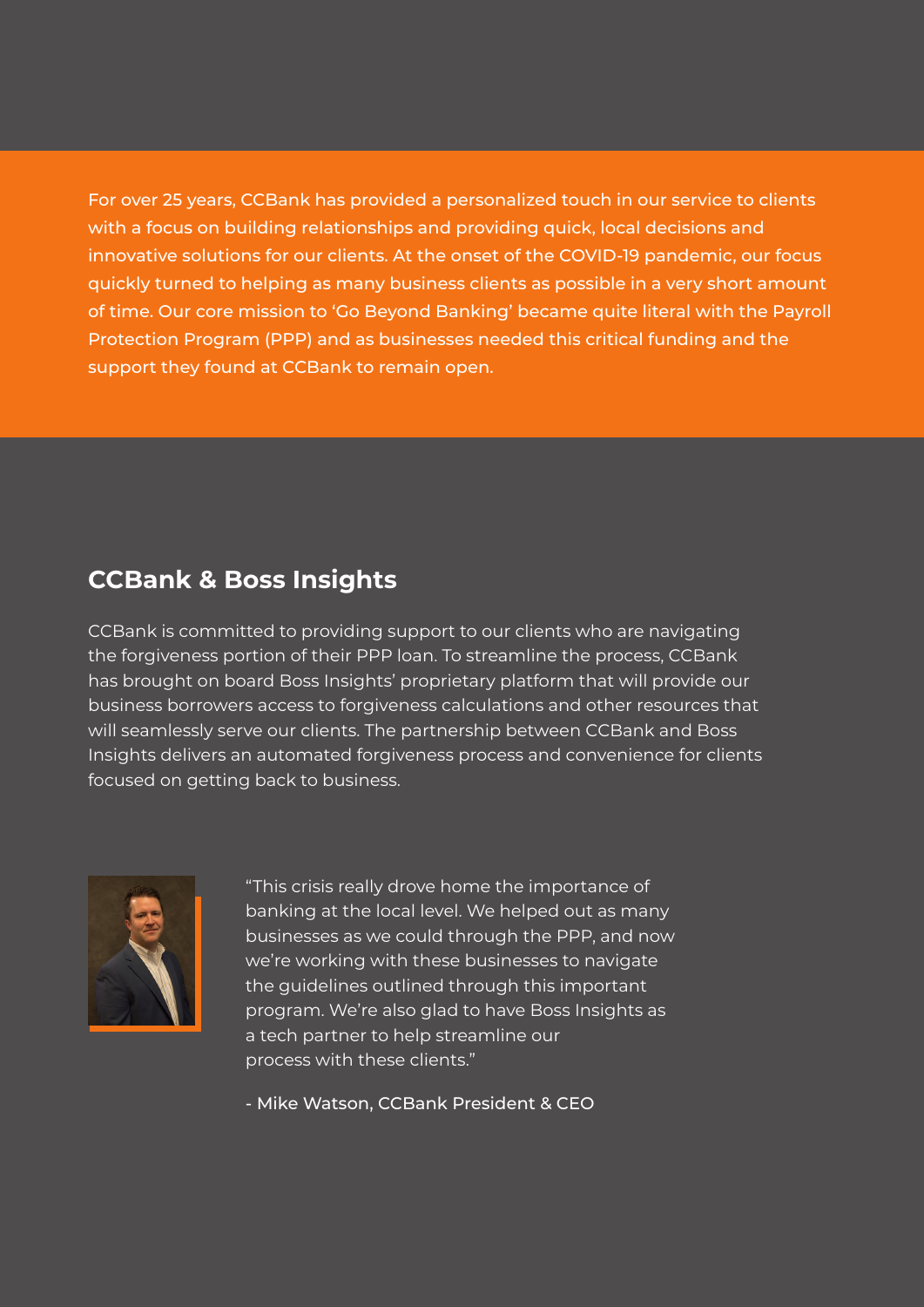

**Utah Proud** 

Neighbor serving neighbor. intact.



#### **Customer Focused**

you and understand your financial needs.



**We Hear You** 

tions is our focus.



#### **INNOVATION & AUTOMATION**

COVID and PPP created an unprecedented need for loans in the market. SBA stated that they processed 14 years worth of loans in 14 days. As SBA lending experts, CCBank acted quickly to process these loan requests but like many other lenders at the time, struggles arose. The paperwork and guidelines for PPP were confusing and manual.

Our business customers needed us more than ever to navigate forgiveness, but hours of manual effort stood in the way of offering true support and personalization.

CCBank is proud of our customer-first approach and knew that we needed to act fast in order to serve not only our current customers but also the community. We partnered with Boss Insights who, in record time, was able to offer seamless solutions to these business owners who needed to facilitate their loans and navigate the loan forgiveness parameters established by the SBA.

"CCBank has become a trusted partner during the effort to expand our center for the arts. It's a bank with a community in mind, and it's been refreshing to work with their team."

> **- Summerisa & Spencer Stevens** Harrington Center for the Performing Arts Pleasant Grove, Utah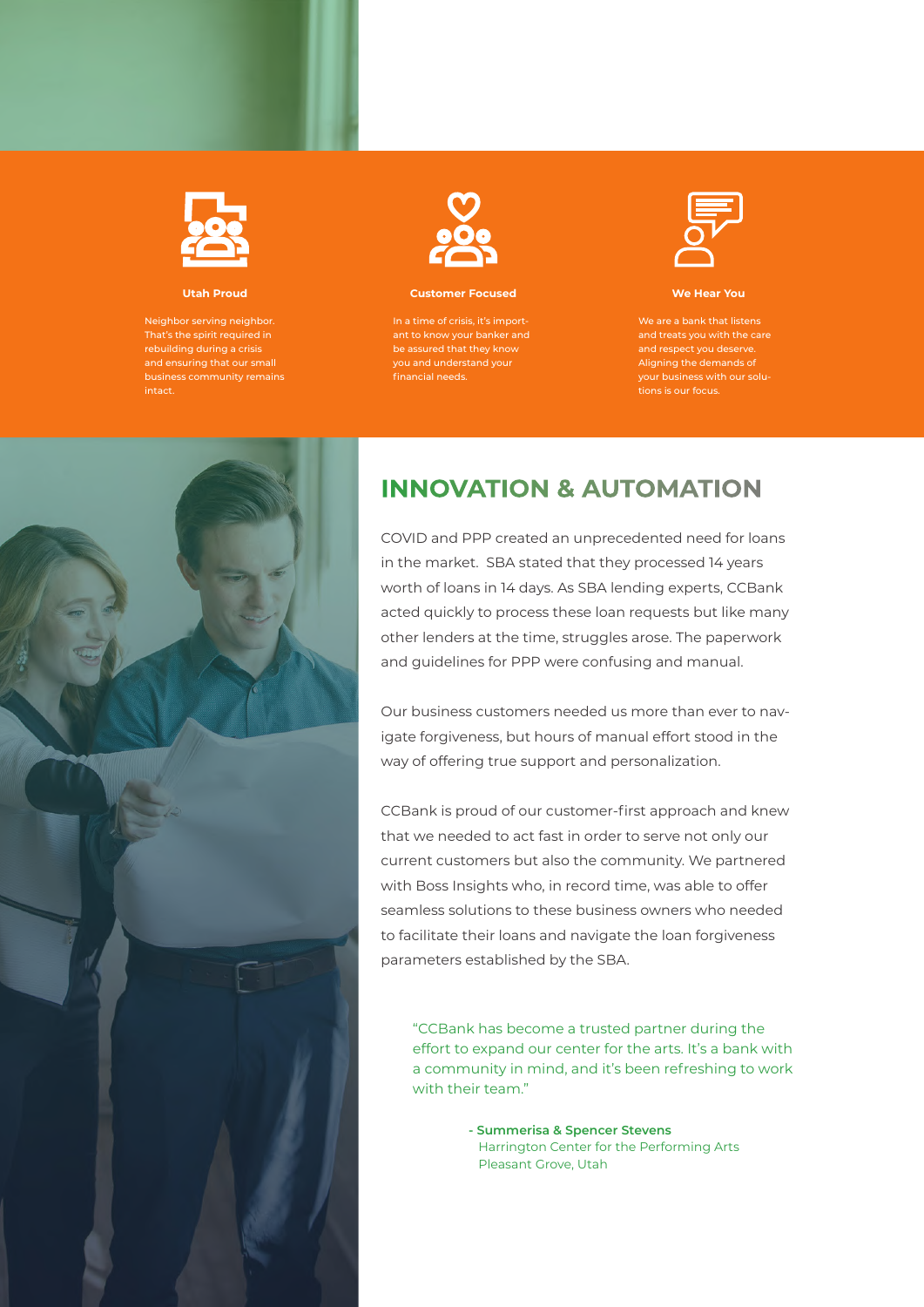## **OUR LEGACY IS PROTECTING YOURS.**

During these unprecendented times, it is so essential to be a partner in protecting the legacies of our business clients. That's why we sought out a partner to further deliver the quality and service our clients expect. Through the Boss Insights loan forgiveness portal, we continue to be an essential partner to businesses working side-by-side with our clients to ensure that these essential PPP loans are not a burden beyond the scope of this pandemic.

#### **The loan forgiveness portal that we've delivered to our clients offers several key benefits, including:**

#### **50% MORE LOANS PROCESSED**

**A loan form that adjusts to borrower needs instantly speeding up the time for approvals.**

#### **90% DIGITIZATION**

**Complex processes made easy resulting in reduced manual effort**

#### **2X SUCCESSFUL APPROVALS**

**With accurate data, CCBank's forgiveness process was twice as successful as peers.**

#### **80% TIME SAVINGS PER LOAN**

**With seamless data sharing, businesses got access to automated calculations to get them served faster.**

### **About Boss Insights**

In an era where tech giants have increased customer expectations, lenders and private capital providers are challenged to offer complete and personalized solutions. Boss Insights' data platform gives lenders the clearest view of their business customers. The platform accelerates small business and commercial lending from months to minutes. It also increases sales opportunities for other financial products. Our mission is to provide banks and credit unions with a real-time understanding of their business client enabling them to offer customer delight.

Boss Insights' provides banks and fintechs with Business Data as a Service. The API hub enables easy access in under 1 minute to the leading number of APIs bridging data gaps between banks and business customers. With access to real-time data on businesses accounting (Quickbooks), payments (Stripe), sales (SalesForce) and more, banks are empowered to accelerate lending and cross selling from months to minutes and provide personalized service to their business customers.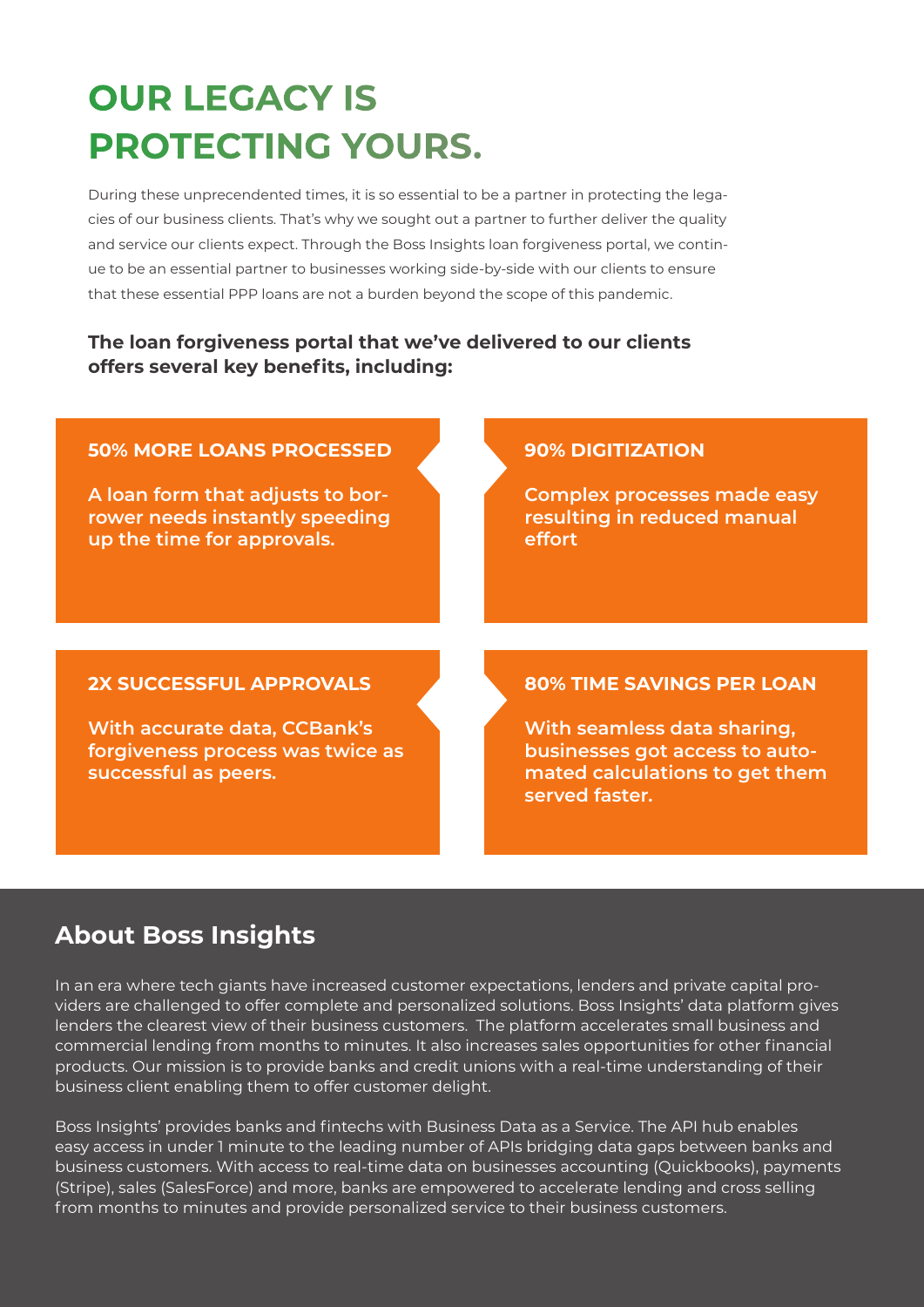### **Banking with Community in Mind.**

**This year has truly brought struggle and strife to our community. Together, we are overcoming tremendous challenges and headwinds—particularly for those beloved businesses that provide essential services and products that contribute to a wonderful quality of life for all of us in the state of Utah.** 

**While this pandemic continues to impact those close to us—our friends, families, and neighbors—all of us at CCBank want to ensure that we are fulfilling the needs of our community by maintaining the personalized service that we've been known for since 1993.** 

**Our partnership with Boss Insights is truly an innovation that delivers on that service promise. The loan forgiveness portal not only connects our lending team at our five branch offices with our clients who received a loan through the PPP, it automates much of the paperwork and cuts down quite a bit of the hassle for our clients.** 

**In short, this technology offering exclusive to our PPP clients transforms an arduous process to one that is fast, personalized, and relatively hassle-free.** 

GCCBank

**That's neighbor serving neighbor. That's going beyond banking.**